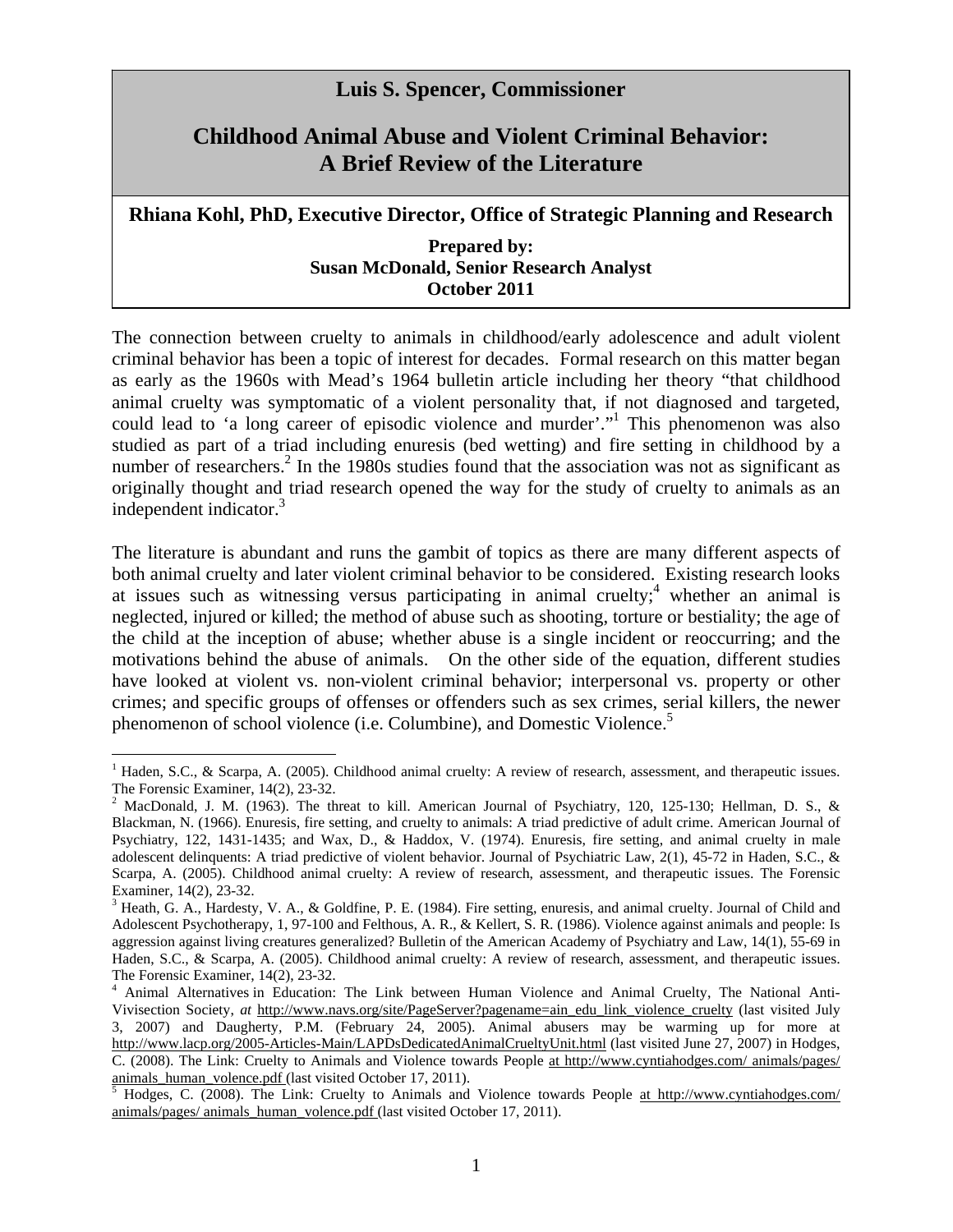"The Federal Bureau of Investigation (FBI) considers past animal abuse when profiling serial killers."6 According to Robert K. Ressler, who developed profiles of serial killers for the FBI, "Murderers...very often start out by killing and torturing animals as kids."<sup>7</sup> "FBI criminal profiler, John Douglas, writes in The Mind Hunter that serial offenders' earliest acts of violence are often the torture and/or killing of pets or wildlife, then brutalizing younger siblings, and then finally engaging in domestic violence or street crime."<sup>8</sup>

"The deadly violence that has occurred in schools in recent years has, in most cases, begun with cruelty to animals."<sup>9</sup> "Many of the school shooters committed acts of animal cruelty before turning their aggression on classmates, teachers, and parents."<sup>10</sup>

There are also different cohorts to be studied and methods of research to be used. The majority of studies have focused on retrospective accounts comparing violent and non-violent criminal populations<sup>11</sup> (Felthous & Yudowitz, 1977; Hellman & Blackman, 1966; Kellert & Felthous, 1985), but others have compared criminals to college students, surveyed college students alone, or looked at more clinical settings with mentally ill subjects. A different spin on the subject matter focuses on the behavior of children comparing those in clinical and not clinical settings by either relying on parental reporting or assessments and interviews with the children directly.

"The earliest study to report the prevalence of animal cruelty in a male prisoner population was conducted by Hellman and Blackman  $(1966)$ .<sup>12</sup> These authors found that prisoners charged with a violent crime were three times as likely to report an incident of animal cruelty having occurred in their childhood compared to prisoners charged with nonviolent crimes."<sup>13</sup>

<sup>&</sup>lt;sup>6</sup> The Animal Abuse-Human Violence Link, Progressive Animal Welfare Society, at http://www.paws.org/help/ report/connection.php (last visited June 27, 2007) in Hodges, C. (2008). The Link: Cruelty to Animals and Violence towards People at http://www.cyntiahodges.com/ animals/pages/animals\_human\_volence. pdf (last visited October 17, 2011).

Animal Abuse and Human Abuse: Partners in Crime, People for the Ethical Treatment of Animals, at http://www.helpinganimals.com/Factsheet/files/FactsheetDisplay.asp?ID=18 (last visited June 27, 2007) in Hodges, C. (2008). The Link: Cruelty to Animals and Violence Towards People at http://www.cyntiahodges.com/<br>animals/pages/animals human volence pdf (last visited October 17, 2011).

Why You Should Join The War On Animal Cruelty, Coalition for Animal Justice, *at* http://www.animal-justice. org/involved.html (last viewed at June 29, 2007)) in Hodges, C. (2008). The Link: Cruelty to Animals and Violence Towards People at http://www.cyntiahodges.com/ animals/pages/animals\_human\_volence. pdf (last visited October 17, 2011). 9  $<sup>9</sup>$  Ibid.</sup>

<sup>10</sup> Randour, *What We Know About the Link, Between Animal Abuse and Human Violence*, at http://www.animals voice.com/PAGES/writes/editorial/features/link/randour\_link.html in Hodges, C. (2008). The Link: Cruelty to Animals and Violence Towards People at http://www.cyntiahodges.com/ animals/pages/animals\_human\_volence. pdf (last visited October 17, 2011).

<sup>&</sup>lt;sup>11</sup> Felthous, A. R., & Yudowitz, B. (1977). Approaching a comparative typology of assaultive female offenders. Psychiatry, 40, 270-276; Hellman, D. S., & Blackman, N. (1966). Enuresis, fire setting, and cruelty to animals: A triad predictive of adult crime. American Journal of Psychiatry, 122, 1431-1435; Kellert, S. R., & Felthous, A. R. (1985). Childhood cruelty toward animals among criminals and noncriminals. Human Relations, 38, 1113-1129 in Haden, S.C., & Scarpa, A. (2005). Childhood animal cruelty: A review of research, assessment, and therapeutic issues. The Forensic Examiner, 14(2), 23-32.

 $12$  Hellman, D. S., & Blackman, N. (1966). Enuresis, fire setting, and cruelty to animals: A triad predictive of adult crime. American Journal of Psychiatry, 122, 1431-1435.

<sup>&</sup>lt;sup>13</sup> Haden, S.C., & Scarpa, A. (2005). Childhood animal cruelty: A review of research, assessment, and therapeutic issues. The Forensic Examiner, 14(2), 23-32.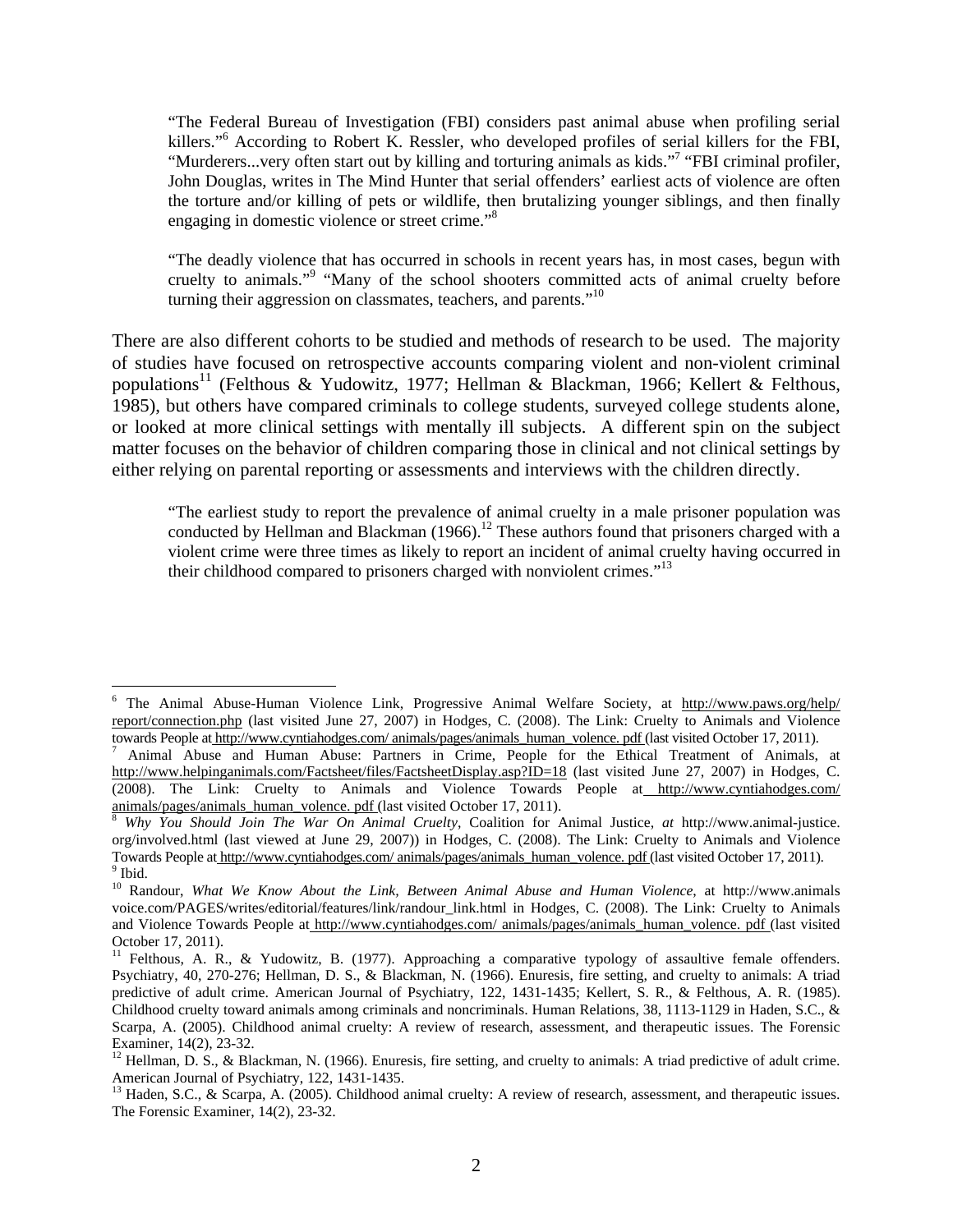Although there are opposing studies out there, a growing body of research does indicate people who commit acts of cruelty towards animals rarely stop there.<sup>14</sup> The commission of these acts can be a warning sign of future violent behavior, and may predict later violence towards people. It is noteworthy that "child protection and social service agencies, mental health professionals, and educators regard animal abuse as a significant form of aggressive and antisocial behavior to the point that it is considered an important red flag in the identification of other violent behavior".<sup>15</sup> "Psychology, sociology, and criminology studies have shown that many violent offenders had committed repeated acts of serious animal cruelty during childhood and adolescence."<sup>16</sup> In fact, violent criminals were found to be five times more likely to commit violent crimes against people if they had a history of abusing animals in their youth.<sup>17</sup> "There is a further correlation: the most aggressive criminals had committed the most severe acts of animal cruelty in childhood."<sup>18</sup> [24]

The following statistics from various studies demonstrate the link between animal abuse and violence towards human beings:

- 70% of all animal abusers have committed at least one other criminal offense and almost 40% have committed violent crimes against people.<sup>19</sup>
- A survey of 117 male inmates incarcerated in a South African prison, found that 63.3% (58) of men who had committed crimes of aggression admitted to cruelty to animals while only 10.5% (59) of the nonaggressive inmates admitted to this.<sup>20</sup>
- A comparison study of undergraduate students and incarcerated felons found that 63% of inmates and 20.5% of undergraduates reported abusing animals. The majority of exposure occurred between 6 and 12 years of age.<sup>21</sup>

<sup>&</sup>lt;sup>14</sup> The Animal Abuse-Human Violence Link, Progressive Animal Welfare Society, at http://www.paws.org/help/ report/connection.php (last visited June 27, 2007) and Animal Abuse and Human Abuse: Partners in Crime, People for the Ethical Treatment of Animals, at http://www.helpinganimals.com/Factsheet/files/FactsheetDisplay.asp?ID =18 (last visited June 27, 2007) in Hodges, C. (2008). The Link: Cruelty to Animals and Violence Towards People at http://www.cyntiahodges.com/animals/pages/animals human volence.pdf (last visited October 17, 2011).

The Animal Abuse-Human Violence Link, Progressive Animal Welfare Society, at http://www.paws.org/help/ report/connection.php (last visited June 27, 2007) in Hodges, C. (2008). The Link: Cruelty to Animals and Violence Towards People at http://www.cyntiahodges.com/ animals/pages/ animals human volence.pdf (last visited October 17, 2011).<br><sup>16</sup> Susan I. Finkelstein, Canary in a Coal Mine: The Connection Between Animal Abuse and Human Viole

Veterinary Medicine, at http://www.vet.upenn.edu/schoolresources/communications/publications/bellwether/58/ connection.html (last visited June 27, 2007) in Hodges, C. (2008). The Link: Cruelty to Animals and Violence Towards People at http://www.cyntiahodges.com/ animals/pages/ animals\_human\_volence.pdf (last visited October 17, 2011).<br><sup>17</sup> Robert Price, Cruelty to animals may lead to child abuse, KHAS-TV, at http://khastv.com/modules/news/

article.php?storyid=9304 (last visited June 27, 2007) in Hodges, C. (2008). The Link: Cruelty to Animals and Violence<br>Towards People at http://www.cyntiahodges.com/ animals/pages/ animals human volence.pdf (last visited Oc

<sup>&</sup>lt;sup>18</sup> Randour, *What We Know About the Link, Between Animal Abuse and Human Violence*, at http://www.animals voice.com /PAGES/writes/editorial/features/link/randour\_link.html in Hodges, C. (2008). The Link: Cruelty to Animals and Violence Towards People at http://www.cyntiahodges.com/ animals/pages/animals\_human\_ volence.pdf (last visited October 17, 2011).

<sup>&</sup>lt;sup>19</sup> The Animal Abuse-Human Violence Link, Progressive Animal Welfare Society, at http://www.paws.org/help/ report/connection.php (last visited June 27, 2007) in Hodges, C. (2008). The Link: Cruelty to Animals and Violence<br>Towards People at http://www.cyntiahodges.com/ animals/pages/ animals human volence.pdf (last visited Octob

<sup>&</sup>lt;sup>20</sup> Schiff, K., Louw, D., and Ascione, F.R. 1999. Animal relations in childhood and later violent behavior against humans. *Acta Criminologica* 12:77–86 in Ascione, F.R. (September 2001). Animal Abuse and Youth Violence. Juvenile Justice Bulletin. U.S. Department of Justice, Office of Justice Programs.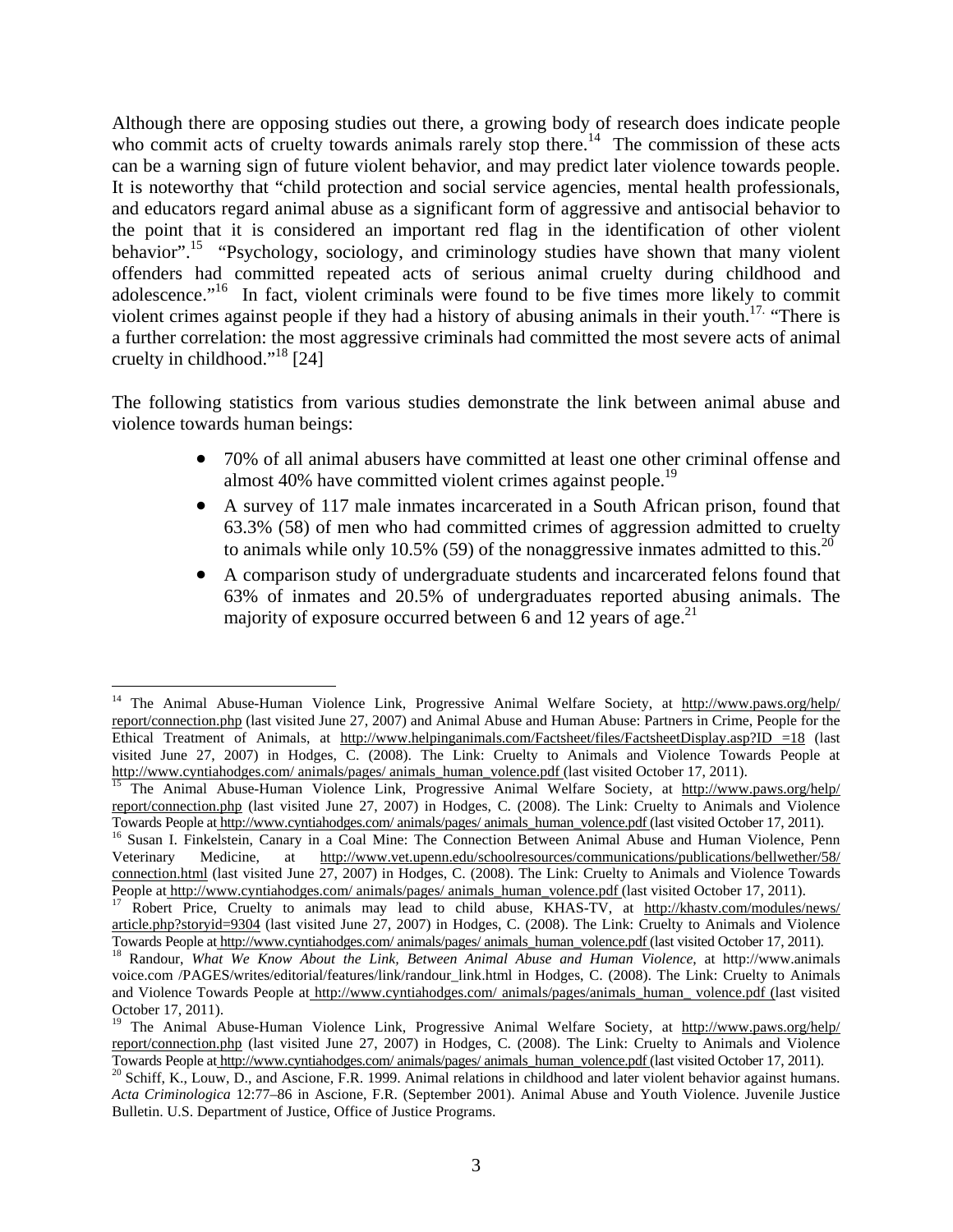- A 1986 study of 64 convicted male sex offenders, found that 48% of rapists and 30% of child molesters reported committing animal abuse during childhood or adolescence: $22$
- A 1988 retrospective study reported that 46% rapists began abusing animals during adolescence, while  $36\%$  began as children;  $^{23}$
- A 1977 article published in Psychiatry found that 36% of assaultive women reported cruelty to animals while  $0\%$  of non-assaultive women did;<sup>24</sup>
- Kellert and Felthous found in a 1985 study that 25% of violent, incarcerated men reported higher rates of "substantial cruelty to animals" in childhood than a comparison group of non-incarcerated men  $(0\%)$ ;<sup>25</sup> and
- Men who abused animals were five times more likely to have been arrested for violence towards humans, four times more likely to have committed property crimes, and three times more likely to have records for drug and disorderly conduct offenses.26

In recent years, a strong connection has been made between animal abuse and domestic violence.<sup>27</sup> In fact, cruelty to animals is considered to be a significant predictor of future domestic violence.28 Because abusers target the powerless, crimes against animals, spouses, children, and the elderly often go hand in hand.<sup>29</sup>

<sup>&</sup>lt;sup>21</sup> Miller, K. S., & Knutson, J. F. (1997). Reports of severe physical punishment and exposure to animal cruelty by inmates convicted of felonies and by university students. Child Abuse & Neglect, 21(1), 59-82 in Haden, S.C., & Scarpa, A. (2005). Childhood animal cruelty: A review of research, assessment, and therapeutic issues. The Forensic Ex

<sup>&</sup>lt;sup>22</sup> Tingle, D., Barnard, G. W., Robbins, G., Newman, G., & Hutchinson, D. (1986). Childhood and adolescent characteristics of pedophiles and rapists. International Journal of Law and Psychiatry, 9, 103-116 in Ascione, F.R. (September 2001). Animal Abuse and Youth Violence. Juvenile Justice Bulletin. U.S. Department of Justice, Office of Justice Programs.

 $^{23}$  Ressler, R. K., Burgess, A. W., & Douglas, J. E. (1988). Sexual homicide." Patterns and motives. Lexington, MA: Lexington Books in Haden, S.C., & Scarpa, A. (2005). Childhood animal cruelty: A review of research, assessment, and therapeutic issues. The Forensic Examiner, 14(2), 23-32.

<sup>&</sup>lt;sup>24</sup> Felthous, A. R., & Yudowitz, B. (1977). Approaching a comparative typology of assaultive female offenders. Psychiatry, 40, 270-276 in Ascione, F.R. (September 2001). Animal Abuse and Youth Violence. Juvenile Justice Bulletin. U.S. Department of Justice, Office of Justice Programs.

 $^{25}$  Kellert, S. R., & Felthous, A. R. (1985). Childhood cruelty toward animals among criminals and noncriminals. Human Relations, 38, 1113-1129 Ascione, F.R. (September 2001). Animal Abuse and Youth Violence. Juvenile Justice Bulletin. U.S. Department of Justice, Office of Justice Programs.

<sup>26</sup> Randour, *What We Know About the Link, Between Animal Abuse and Human Violence*, at http://www.animals voice.com/PAGES/writes/editorial/features/link/randour\_link.html in Hodges, C. (2008). The Link: Cruelty to Animals and Violence Towards People at http://www.cyntiahodges.com/ animals/pages/animals\_human\_volence. pdf (last visited October 17, 2011).

<sup>27</sup> Animal Cruelty/Human Violence: The Link, at http://www.peteducation.com/article.cfm?cls=0&cat=1495& articleid=3120 ) in Hodges, C. (2008). The Link: Cruelty to Animals and Violence Towards People at http://www.cyntiahodges.com/ animals/pages/animals\_human\_volence. pdf (last visited October 17, 2011).

Animal abuse predictor of domestic violence, at http://www.chronicleforums.com/Forum/showthread.php?p= 2448275#post2448275 in Hodges, C. (2008). The Link: Cruelty to Animals and Violence Towards People at http://www.cyntiahodges.com/ animals/pages/animals human volence pdf (last visited October 17, 2011).

Animal Abuse and Human Abuse: Partners in Crime, People for the Ethical Treatment of Animals, at http://www.helpinganimals.com/Factsheet/files/FactsheetDisplay.asp?ID=18 (last visited June 27, 2007) in Hodges, C. (2008). The Link: Cruelty to Animals and Violence Towards People at http://www.cyntiahodges.com/ animals/pages/animals\_human\_volence. pdf (last visited October 17, 2011).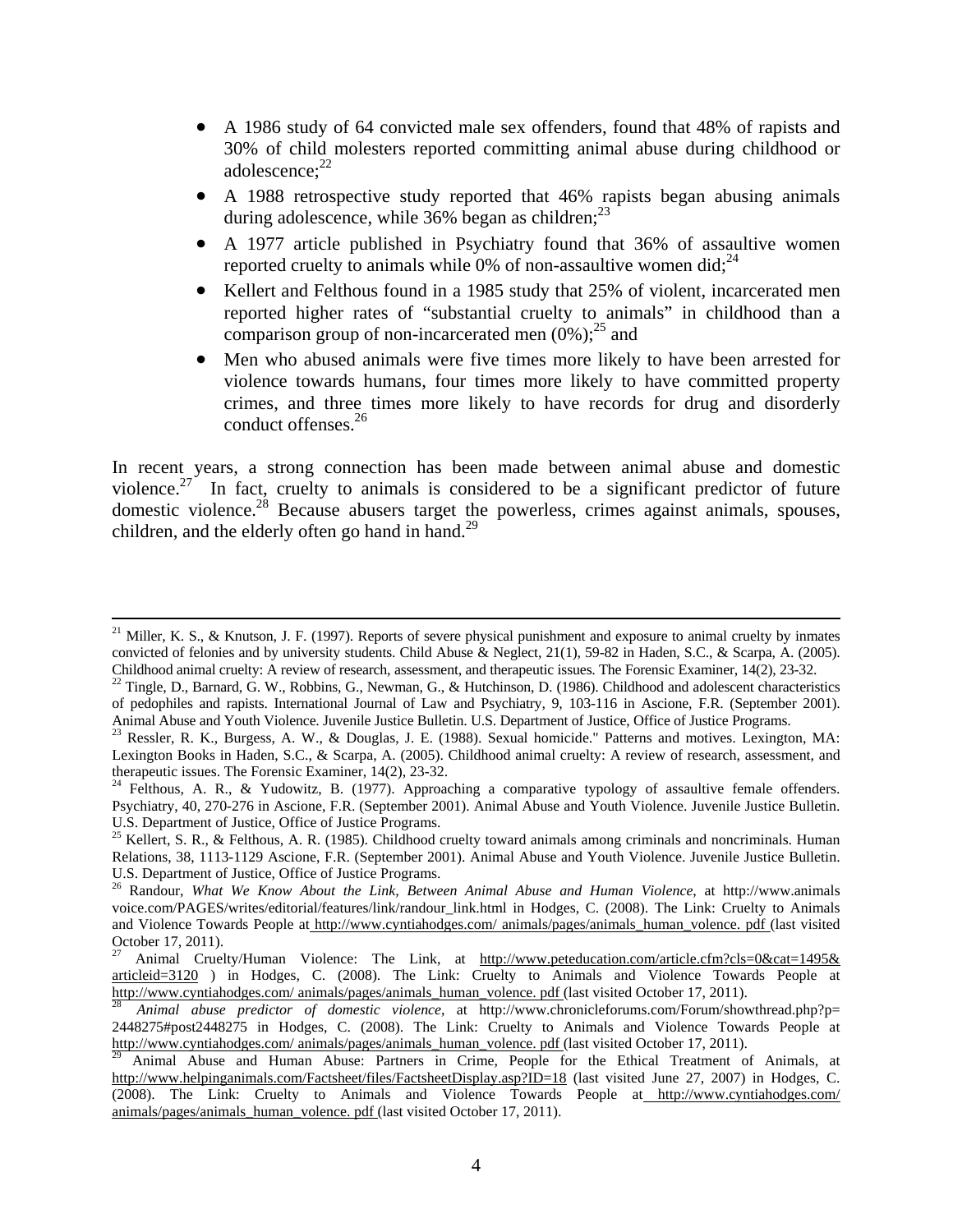- 85% of women and 63% of children entering shelters discussed incidents of pet abuse in the family; $30<sup>30</sup>$
- More than 80% of families being treated for child abuse were also involved in animal abuse:<sup>31</sup>
- 70.3% of women in domestic abuse shelters reported either threats or actual harm to pets, with 54% reporting actual harm; $^{32}$
- 32% of pet-owning victims of domestic abuse reported that one or more of their children had hurt or killed a pet; $^{33}$  and
- Approximately 25% of the battered women reported that concern for their pets' welfare had prevented them from seeking shelter sooner.<sup>34</sup>

This brief summary is only a small cross section of the literature available on the topic of animal cruelty in childhood/early adolescence as linked to adult criminal behavior. Research continues to explore this subject matter delving into all aspects in an effort to establish tools to identify those with a high risk and to provide early intervention and treatment when possible. There are currently a number of interventions available for youngsters to address animal cruelty although there is a need for research regarding the efficacy of these programs.<sup>35</sup> These treatment programs have a range of goals relevant to children and young adults which include<sup>36</sup>:

- enhanced capacity to form positive relationships with others
- increased feelings of self-worth
- increased personal competence and mastery
- increased empathy (for children and young people who are assessed as lacking empathy)
- a reduction in anxiety

<sup>30</sup> *Animal Cruelty/Domestic Violence Fact Sheet*, The Humane Society of the United States, *at* http://www.hsus.org/ hsus\_field/first\_strike\_the\_connection\_between\_animal\_cruelty\_and\_human\_violence/animal\_cruelty\_and\_family\_violen ce\_making\_the\_connection/animal\_crueltydomestic\_violence\_fact\_sheet.html (last viewed June 27, 2007) in Hodges, C. (2008). The Link: Cruelty to Animals and Violence Towards People at http://www.cyntiahodges.com/<br>animals/pages/animals human volence pdf (last visited October 17, 2011).

The Animal Abuse-Human Violence Link, Progressive Animal Welfare Society, at http://www.paws.org/help/ report/connection.php (last visited June 27, 2007) in Hodges, C. (2008). The Link: Cruelty to Animals and Violence<br>Towards People at http://www.cyntiahodges.com/ animals/pages/animals\_human\_volence.pdf (last visited Octobe

Animal Cruelty/Human Violence: The Link, at http://www.peteducation.com/article.cfm?cls=0&cat=1495& articleid=3120 ) in Hodges, C. (2008). The Link: Cruelty to Animals and Violence Towards People at http://www.cyntiahodges.com/ animals/pages/animals\_human\_volence. pdf (last visited October 17, 2011). <sup>33</sup> *Animal Cruelty and Family Violence: Making the Connection*, The Humane Society of the United States, *at* 

http://www.hsus.org/hsus\_field/first\_strike\_the\_connection\_between\_animal\_cruelty\_and\_human\_violence/animal\_cruelt y\_and\_family\_violence\_making\_the\_connection/ in Hodges, C. (2008). The Link: Cruelty to Animals and Violence Towards People at http://www.cyntiahodges.com/ animals/pages/animals human volence. pdf (last visited October 17, 2011).<br><sup>34</sup> Animal Abuse and Violent Offending, at http://www.ncjrs.gov/html/ojjdp/jjbul2001\_9\_2/page7.html

<sup>(2008).</sup> The Link: Cruelty to Animals and Violence Towards People at http://www.cyntiahodges.com/<br>animals/pages/animals\_human\_volence. pdf (last visited October 17, 2011).

Psychologists for the Ethical Treatment of Animals. Society and animals forum. Retrieved 1 May 2005 from http://www.psyeta.org in Haden, S.C., & Scarpa, A. (2005). Childhood animal cruelty: A review of research, assessment,

and therapeutic issues. The Forensic Examiner, 14(2), 23-32.<br><sup>36</sup> Animal Assisted Therapy and Young People: A Review of Selected Literature. (2003). Prepared for Menzies Inc. by RHMSS Pty Ltd. at http://www.menzies.org.au/Uploads/Animal-Assisted-Therapy-Report.pdf . (last visited October 24, 2011).